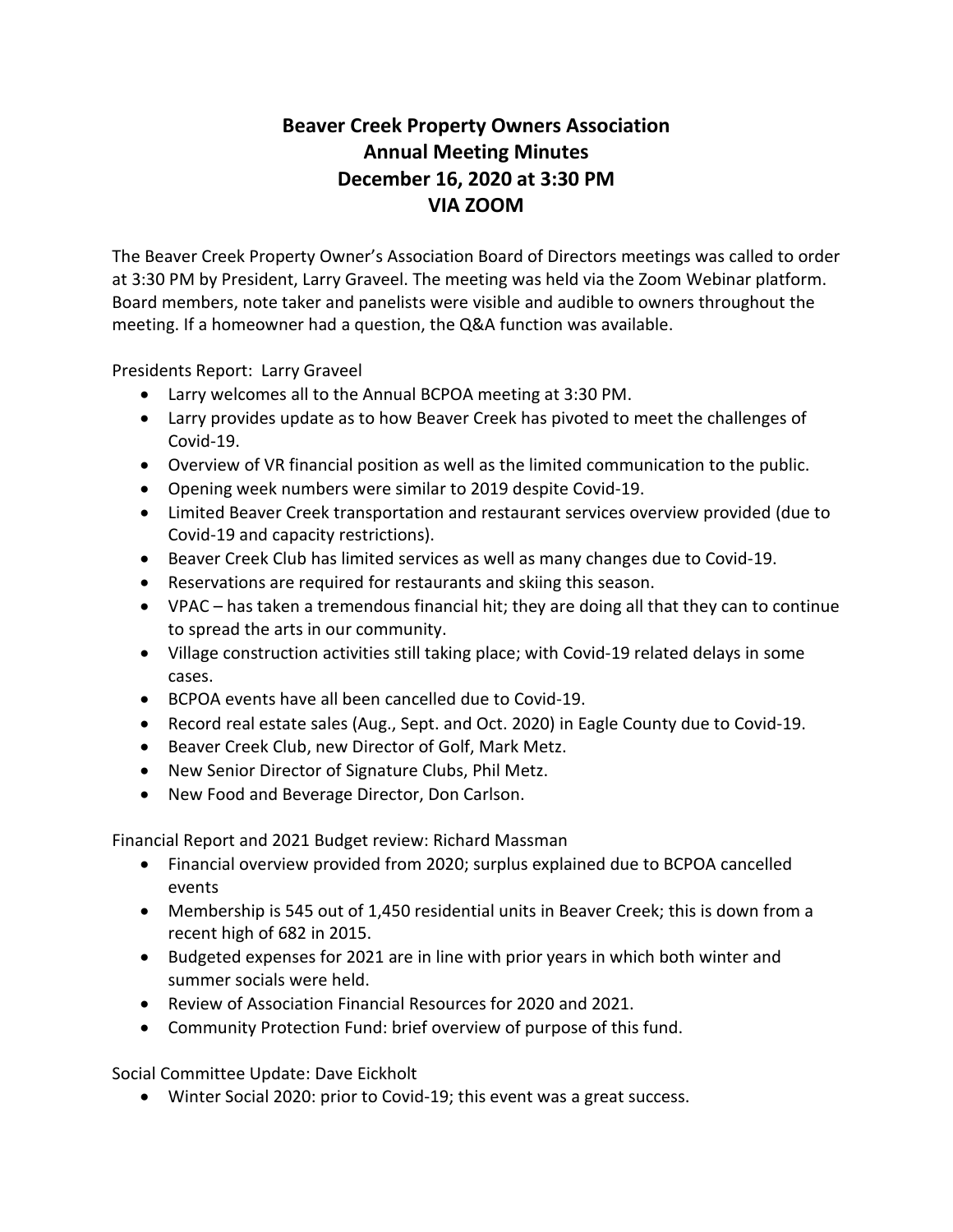- Summer Picnic 2020 was cancelled; 2021 winter event also cancelled.
- 2021 Summer picnic scheduled for July 2; assuming restrictions allow for a summer picnic.

Beaver Creek Real Estate Update: Jackie Northrop, Berkshire Hathaway Real Estate

- Jackie reviewed information about how the Covid-19 shutdown affected real estate sales.
- As soon as Eagle County came out of lockdown, real estate sales took off in Eagle County
- Jackie provides overview of this unprecedented growth; comparing 2019 to 2020 which shows a 58.6% increase in single family/duplex sales.
- The activity seems to be dropping because of limited inventory currently available; but demand for homes in Eagle County area is still increasing. Buyers still want to be here; sellers feel that they have a corner on the market.
- Buyers want to get out of the city because of the congestion and the lack of safety features present in their communities; all of which are available in Eagle County.

Eagle River Fire Protection District: Chief Karl Bauer

- Discussed 2020 fire season and the challenges that came along with fighting wildland fires during a viral pandemic.
- Chief Bauer introduced Tracy LeClair, Community Risk Manager/Public Information **Officer** 
	- $\circ$  Tracy discussed the most recent community risk assessment and provided information on evacuation zones that Beaver Creek has in place.
	- $\circ$  Eagle County alert system ecalert.com all homeowners should be signed up to receive text/email communication – this is important so you receive alerts in the event of mandatory evacuations and/or emergencies in your area.
	- $\circ$  IPOD (integrated public alert and warning system) they will start using this broader system in the future – it is a federal system for emergency use (ex-Amber alerts).
	- $\circ$  Another system of communication is "community connect" which is explained on the Eagle River Fire Protection District Facebook page.
- Chief Bauer introduced Jeff Zechman, Wildland Mitigation Specialist
	- o Jeff's main goal is to create defensible space and vegetation reduction around residential homes.
	- $\circ$  Homeowner's are encouraged to contact Jeff to schedule an assessment. This assessment provides you with a detailed report to help create mitigation around your home for protection from wildland fire (service is free).
- Larry Graveel introduces Phil Metz, Vail Resorts Senior Director of Signature Clubs
	- o Phil provides updates on how they are operating with new safety protocols with guidance from Eagle County Public Health.
	- o Mark and Phil are working on safety protocols for the upcoming golf season so they have a fluid operational plan in place for the 2021 season. They are optimistic that the season will look very different from the 2020 season.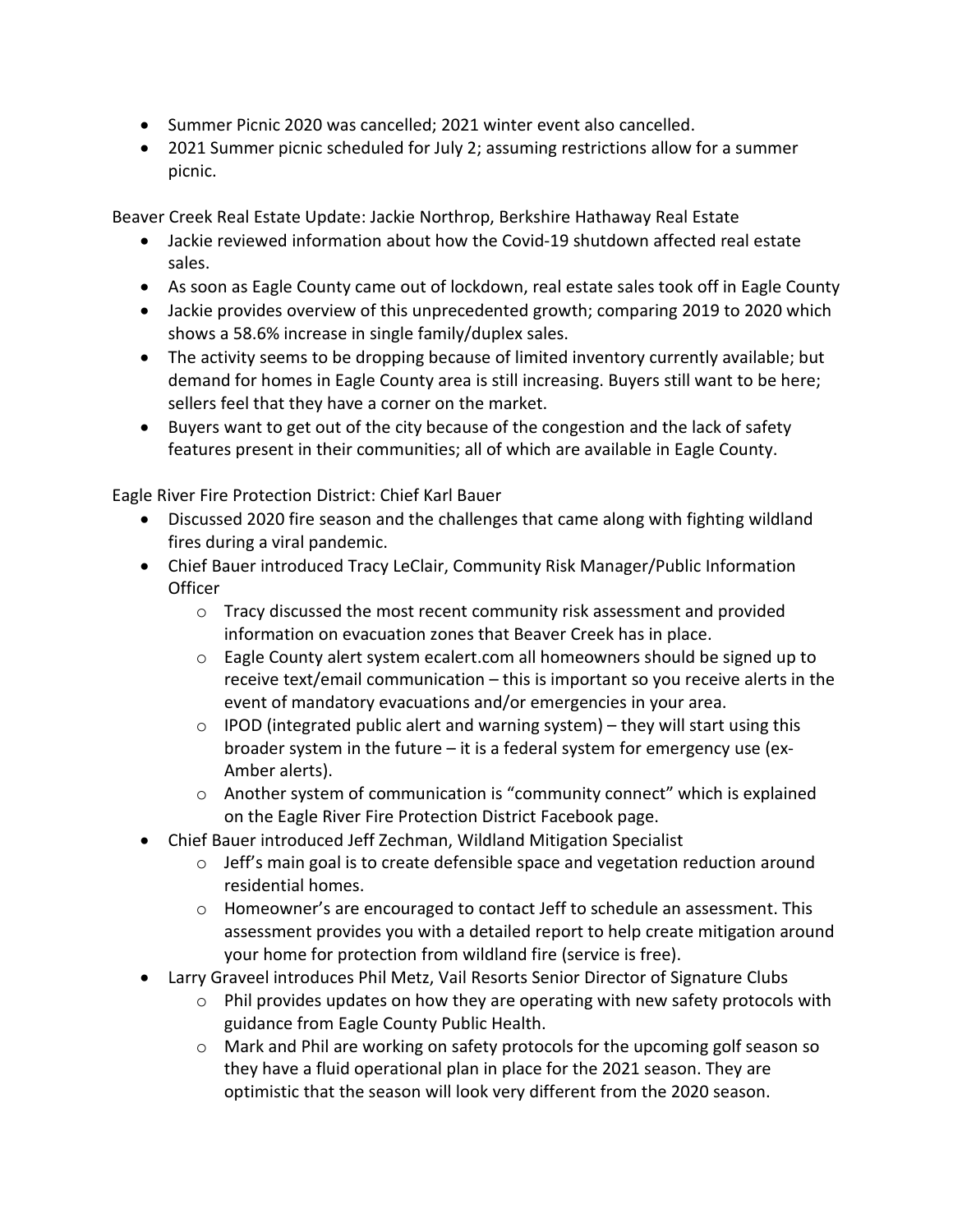- $\circ$  Phil Metz welcomes questions now or in the future; and is open to any communication or feedback from BCPOA members.
- Vilar Performing Arts Center Updates:
	- o Larry Graveel provides brief update on staff changes
		- Duncan Horner, the VPAC Executive Director, will be re-locating back to England for family related issues. BCPOA members wish him well and praise him for his hard work, passion and dedication over the years. Owen Hutchinson will be taking on the role as the Executive Director of the VPAC; Owen has worked as the Executive Assistant at the VPAC for several years.
	- o VPAC update: Alexia Jurschak updates members on the current challenges that the VPAC is facing because of Covid-19; and asks members to provide donations if they are in a financial position to do so. Alexia praises Duncan for the commitment to the success of the VPAC for many years; the community will truly miss him.
		- Duncan Horner provides information about the VPAC and how they have shifted in light of Covid-19, a few examples are below. The VPAC was in a very strong financial position prior to Covid-19; with great momentum scheduling world class events.
			- o Ghost Light Sessions: there were about 16 of these presented throughout the summer
			- o Education Programming: STARS virtual program shift
			- $\circ$  Eagle County provided \$150K through they Coronavirus Relief Fund which has helped them stay afloat.
			- $\circ$  1/3 of their revenue comes from ticketing, and so they have had over \$1 Million-dollar loss. They are challenged financially, and will be for the foreseeable future.
			- o Donor commitment is very much needed; more so than ever before. Duncan encourages folks to provide a donation in any amount to help keep the VPAC afloat.

Questions from homeowners submitted virtually through the Q&A zoom platform:

- 1- Question: Since we have been at our home, there has not been an inspection. Who do I call for a check-up? Chief Bauer explains that folks should call 970-748-4765 (Fire Marshall) and they will ensure the box and key are current. Any other questions related to fire safety can be answered using that phone number as well. Tracy LeClair adds in Mick Woodworth contact information Cell 970-471-6346 and email is [mwoodworth@eagleriverfire.org](mailto:mwoodworth@eagleriverfire.org) as a contact to reach out to with any questions or needs.
- 2- Larry shares on behalf of a submitted comment on zoom that Jeff Zeckman, Wildland Mitigation Specialist, did an OUTSTANDING wildfire analysis of the Borders Lodge.
- 3- Question: In case of a wildfire how does the fire department interface with private wildfire services? ERFPD will integrate all services available into the incident